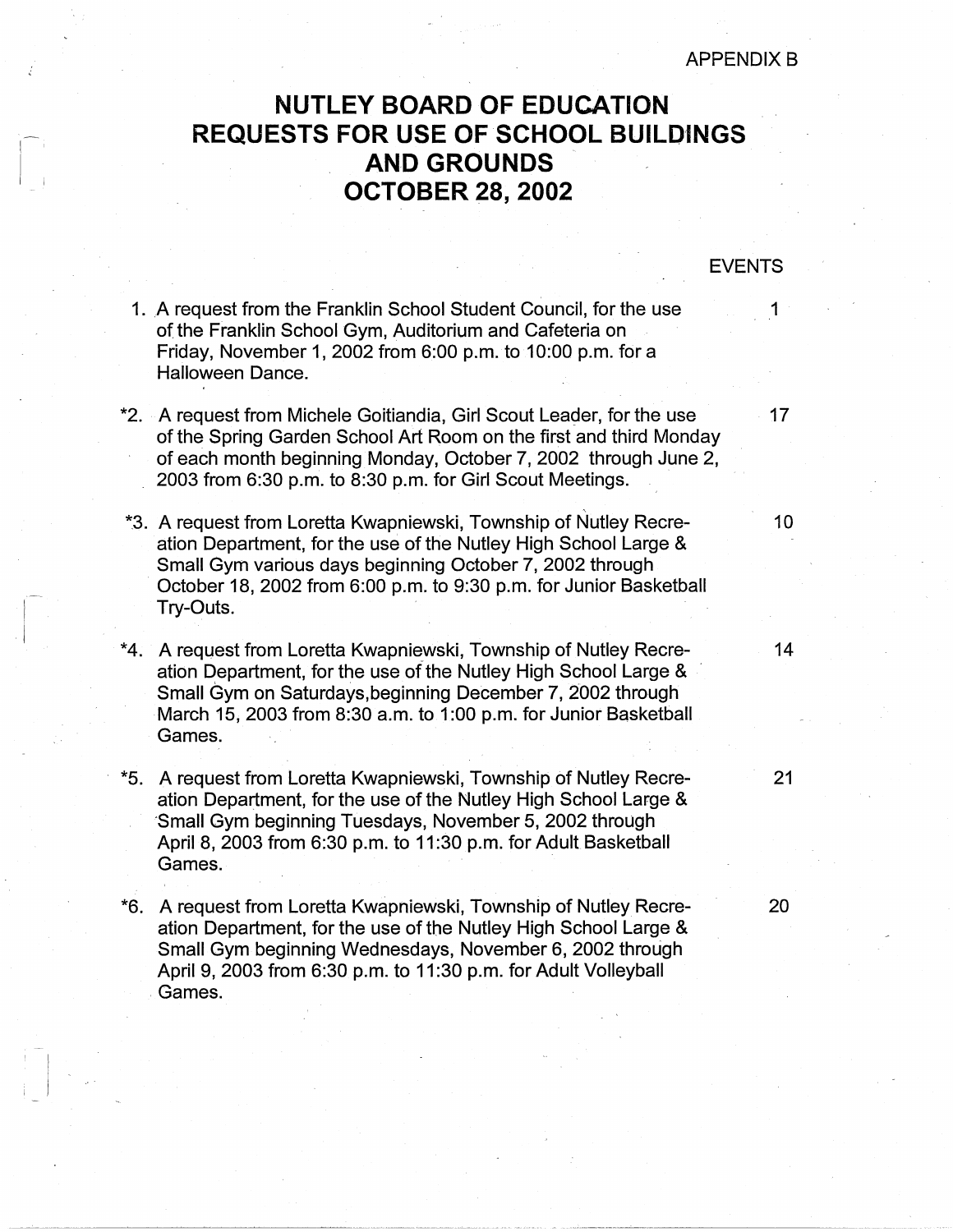- \*7. A request from Loretta Kwapniewski, Township of Nutley Recre- 7 ation Department, for the use of the Nutley High School Auditorium and four classrooms beginning November 18, 2002 through . November 24, 2002 from 6:00 p.m. to 11 :00 p.m. for Theater Production Practice and Show Dates.
- \*8. A request from Loretta Kwapniewski, Township of Nutley Recre- 4 ation Department, for the use of the Nutley High School Auditorium and four classrooms beginning January 20, 2003 through January 23, 2003 from 6:00 p.m. to 11:00 p.m. for Theater Production Practices.
- \*9. A request from Loretta Kwapniewski, Township of Nutley Recre- 3 ation Department, for the use of the Nutley High School Auditorium and four classrooms beginning January 24, 2003 through · January 26, 2003 from 11 :00 a.m. to 11 :00 p.m. for Theater Production Show Dates.
- \*10. A request from Loretta Kwapniewski, Township of Nutley Recre- 10 ation Department, for the use of the Franklin School Gym, Monday through Friday, October 7, 2002 through October 18, 2002 from 6:00 p.m. to 9:30 p.m. for Junior Basketball Try-Outs.
- \*11. A request from Loretta Kwapniewski, Township of Nutley Recre- 1 j4 ation Department, for the use of the Franklin School Gym, Monday through Friday, October 21; 2002 through April 11, 2003 from · 6:00 p.m. to 9:30 p.m. for Junior Basketball Practice.
- \*12. A request from Loretta Kwapniewski, Township of Nutley Recre- 14 ation Department, for the use of the Franklin School Gym on Saturdays beginning December 7, 2002 through March 15, 2003 from 8:30 a.m. to 1 :00 p.m. for Junior Basketball Games.
- \*13. A request from Loretta Kwapniewski, Township of Nutley Recre- · 84 ation Department, for the use of the Lincoln School Gym, Monday . through Friday, November 11, 2002 through March 21, 2003 from 6:00 p.m. to 9:30 p.m. for Junior Basketball Practice.
- \*14. A request from Loretta Kwapniewski, Township of Nutley Recre- 11 ation Department, for the use of the Radcliffe School Gym, Monday through Friday, October 7, 2002 through October 18, 2002 from 6:00 p.m. to 9:30 p.m. for Junior Basketball Try-Outs.

2

,  $\mathbb{R}$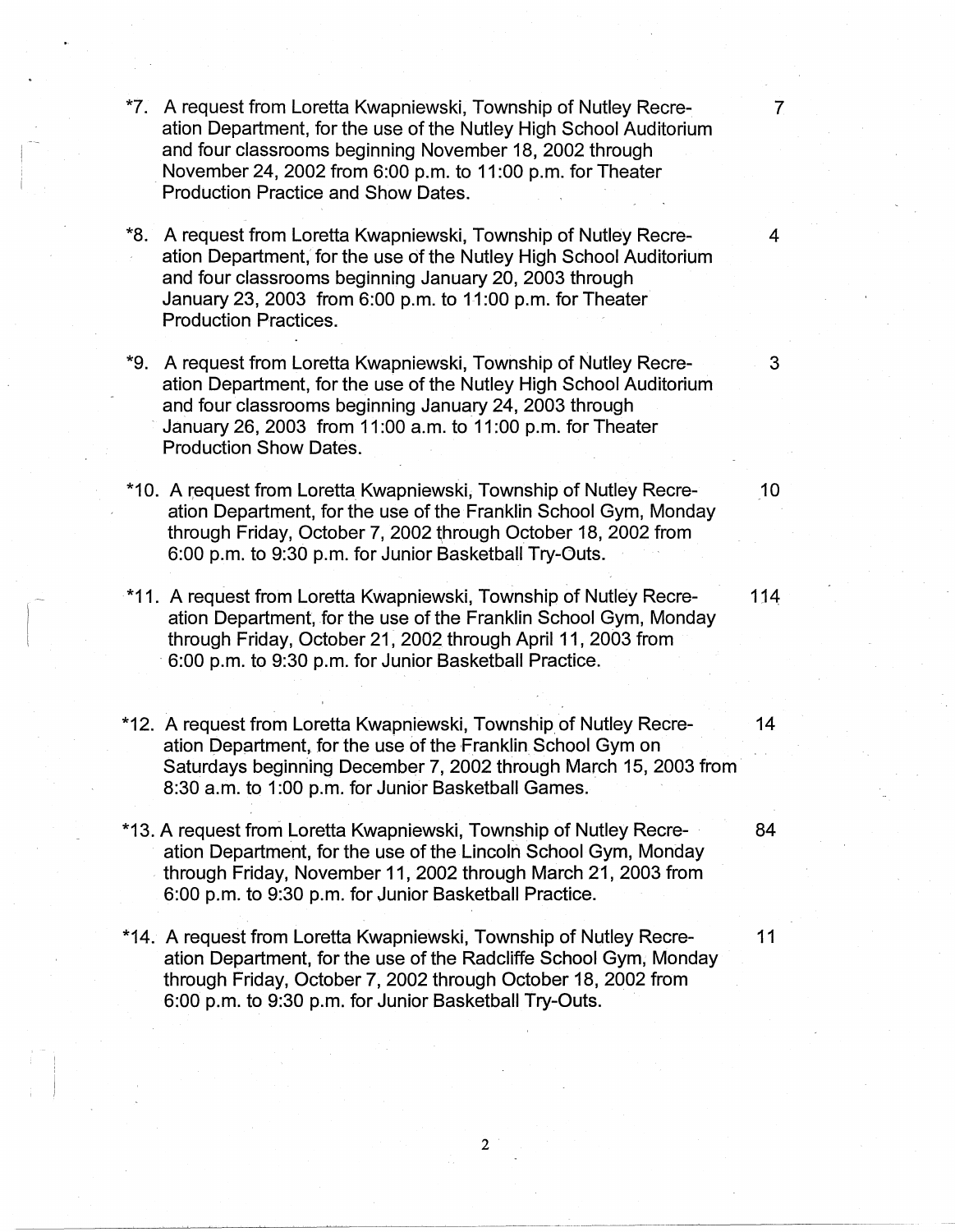\*15. A request from Loretta Kwapniewski, Township of Nutley Recre- 68 ation Department, for the use of the Radcliffe School Gym various days from November 11, 2002 through March 21, 2003 from 6:00 p.m. to 9:30 p.m. for Junior Basketball Practice. \*16. A request from Loretta Kwapniewski, Township of Nutley Recre- 14 ation Department, for the use of the Radcliffe School Gym, Saturdays, December 7, 2002 through March 15, 2003 from 8:30 a.m. to 1:00 p.m. for Junior Basketball Games. \*17. A request from Loretta Kwapniewski, Township of Nutley Recre- 84 ation Department, for the use of the Spring Garden School Gym, Monday through Friday, November 11, 2002 through March 21, 2003 from 6:00 p.m. to 9:30 p.m. for Junior Basketball Practice. \*18. A request from Loretta Kwapniewski, Township of Nutley Recre- 19 ation Department, for the use of four classroons at Spring Garden School Monday through Friday from June 30, 2003 through July 25, 2003 from 8:30 a.m. to 12:00 p.m. for Pre-School Program. \*19. A request from Loretta Kwapniewski, Township of Nutley Recre- 84 ation Department, for the use of the Washington School Gym, Monday through Friday, November 11, 2002 through March 21, 2003 from 6:00 p.m. to 9:30 p.m. for Junior Basketball Practice. \*20. A request from Loretta Kwapniewski, Township of Nutley Recre- 67 ation Department, for the use of the Yantacaw School Gym, Tuesday through Friday, November 12, 2002 through March 21, 2003 from 6:00 p.m. to 9:30 p.m. for Junior Basketball Practice. \*21. A request from Anita laco, Girl Scout Leader, for the use of a 35 Washington School Classroom on Mondays, beginning September 30, 2002 through June 2, 2003 from 6:30 p.m. to 8:30 p.m. for Girl Scout Meetings. \*22. A request from Anita laco, Girl Scout Leader, for the use of a 35 Washington School Classroom on Mondays, beginning September 30, 2002 through June 2, 2003 from 3:30 p.m. to 4:30 p.m. for Girl Scout Meetings. \*23. A request from Anita laco, Girl Scout Leader, for the use of a 35 Washington School Classroom on Tuesdays, beginning October 1, 2002 through June 3, 2003 from\_ 6:oo· p.m. to 8:00 p.m. for Girl Scout Meetings.

3

---- -------------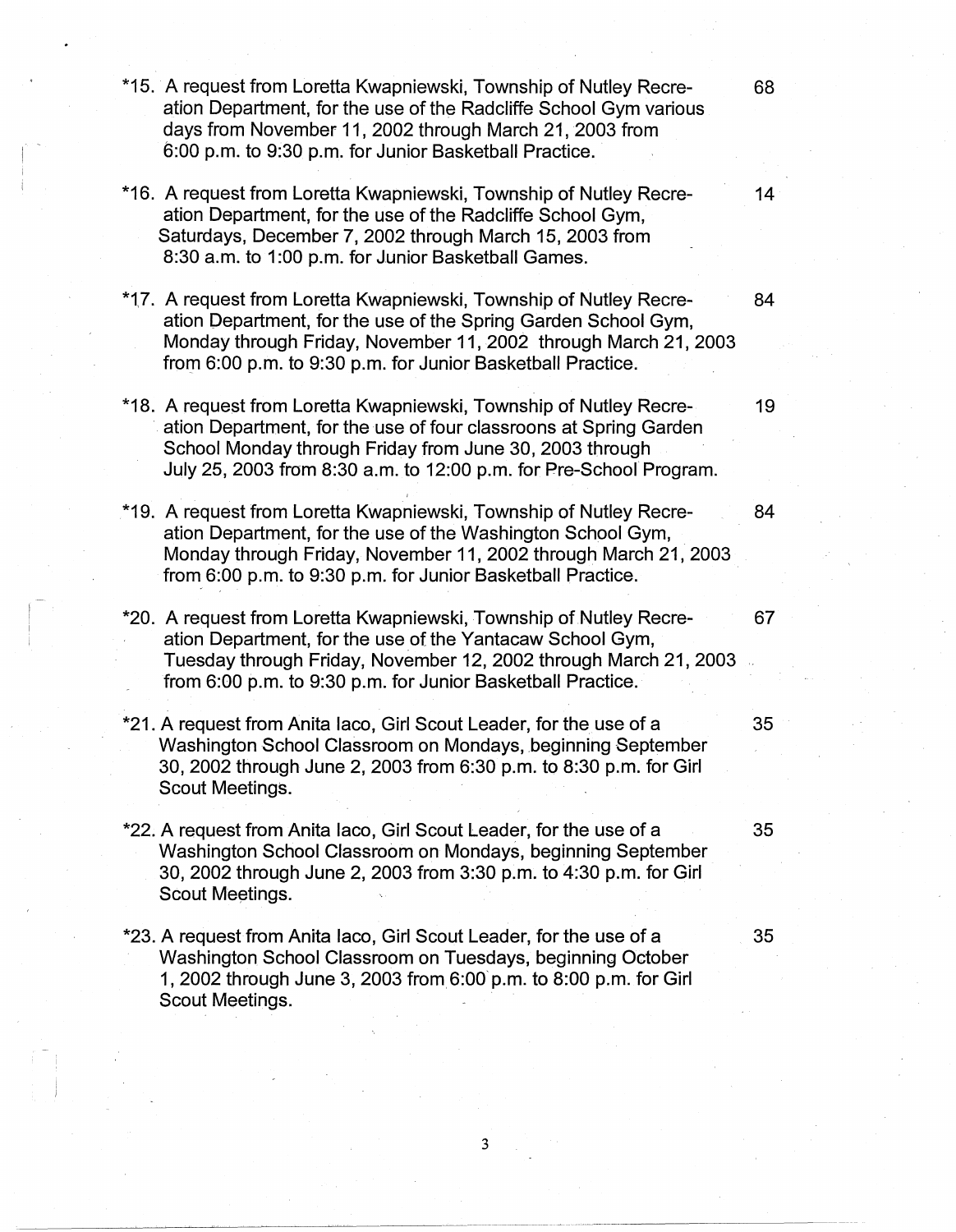- \*24. A request from Anita laco, Girl Scout Leader, for the use of a 35 Washington School Classroom on Fridays, beginning September 27, 2002 through June 6, 2003 from 6:30 p.m. to 8:30 p.m. for Girl Scout Meetings.
- \*25. A request from Anita laco, Girl Scout Leader, for the use of a 35 Washington School Classroom on Fridays, beginning September 27, 2002 through June 6, 2003 from 3:30 p.m. to 4:30 p.m. for Girl Scout Meetings.
- 26. A request from Estelle Suchocki, Nutley Music Boosters, for the 1 use of the Oval, Field House and Press Box (Nutley High School in case of rain) on Sunday, October 20, 2002 from 8:00 a.m. to 6:00 p.m. for a Band Festival.
- 27. A request from Anito Iaco, Girl Scout Leader, for the use of the 11 Franklin School Gym and Cafeteria on Friday, October 25, 2002 from 5:30 p.m. to 10:00 p.m. for a Girl Scout Dance.
- ' 28. A request from Alana Ermatinger, Nutley Chamber of Commerce, for the use of the Oval on Friday, November 29, 2002 from 2:00 p.m. to 3:00 p.m. (Raindate Saturday, November 30, 2002 from 10:00 a.m. to 11:00 a.m.) for Santa's Arrival.
- \*29. A request from Leslie Pfaff, Girl Scout Leader, for the use of a 35 Spring Garden Classroom on Fridays, beginning September 27, . 2002 through June 6, 2003 from 3:30 p.m. to 5:00 p.m. for Girl Scout Meetings.
- \*30. A request from Marie Towey, Girl Scout Leader, for the use of a 35 Radcliffe School Classroom on Mondays, beginning October 7, 2002 through June 9, 2003 from 6:00 p.m. to 7:30 p.m. for Girl Scout Meetings.
- \*31. A request from Michelina Fischer, Cub Scout Leader, for the use of 33 a Spring Garden School Classroom on Fridays, beginning October 11, 2002 through May 30, 2003 from 3:30 p.m. to 5:00 p.m. for Cub Scout Meetings.
- \*32. A request from Suzanne Brogan, Cub Scout Leader, for the use of 28 a Radcliffe School Classroom on Thursdays, beginning October 3, 2002 through June 19, 2003 from 6:45 p.m. to 8:15 p.m. for Cub Scout meetings.
- \*33. A request from Dawn Chierico, Girl Scout Leader, for the use of the 35 Lincoln School Teacher's Cafeteria on Mondays, beginning September 30, 2002 through June 9, 2003 from 6:15 p.m. to 7:45 p.m. for Girl Scout Meetings.

4